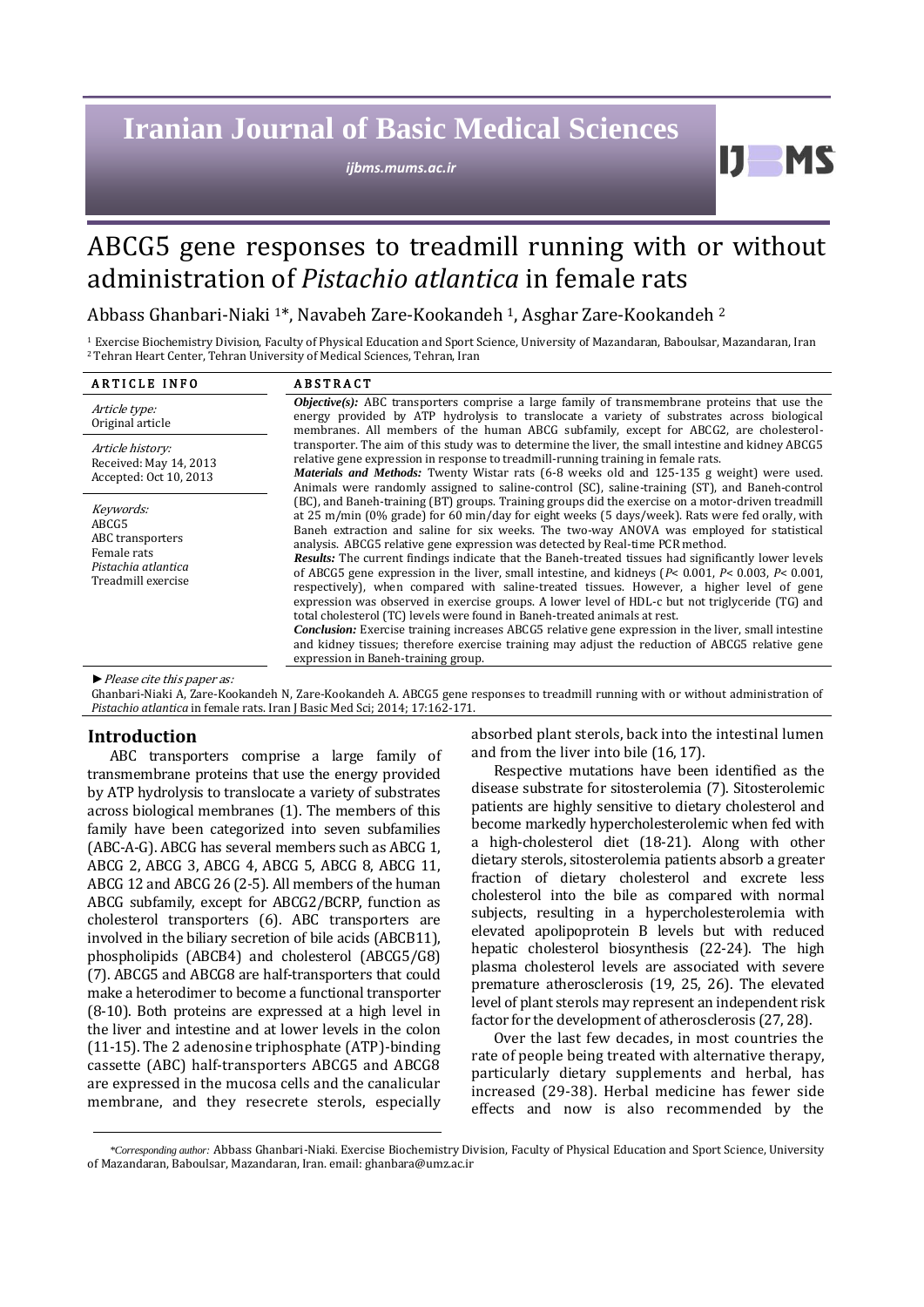World Health Organization (WHO). The effects of dietary supplement on healthy men have shown that walnuts oil could decrease total blood cholesterol (39). The effect of silymarin on animals that were fed with high-fat diets showed that this plant has a positive effect on plasma lipoproteins profile (40). It has been reported that several factors (nutrients, fasting, and physical stress) could affect gene expression. Sobolova *et al* reported that silymarin has a positive feedback on ABC Transporters (41). In recent years, many researches have been done on the ABC family. One of these researches was carried out by Ghanbari-Niaki *et al*, in which the effect of 6 week endurance exercise on ABCA1 gene expression was investigated in rats. They reported that ABCA1 gene expression increases in rat liver tissue and the plasma levels of high density lipoprotein- cholesterol (HDL-C), Pre-β HDL and lecithin cholesterol acyltransferase (LCAT) significantly increased (42). Khabazian *et al* showed that 12 weeks of aerobic exercise, increased mRNA expressions of ABCA1 gene expression in rats small intestine (43). However, no study has examined the effect of exercise on ABCG5 gene expression. Also, there is lack of information on the effect of *Pistachio atlantica* on tissue ABCG5 expression. The total amount of essential oil obtained from *P. atlantica* is higher than any other species of the genus *Pistachio* (44). Also, *P. atlantica* has anti-inflammatory effect. In this study, we investigated the liver, small intestine and kidney ABCG5 gene expression, as well as plasma HDL-C, TC and TG concentrations after 8 weeks of treadmill running program and Baneh extraction treatment in wild type female rats.

# **Materials and Methods** *Plant material*

The matured fruit samples of *P. atlantica* (Baneh) were collected from the agriculture fields on Maibod city in Yazd, Iran, and stored at –18°C until used. Plant material was identified by experts in the Herbarium of Biology Department of Faculty of Basic Sciences, University of Mazandaran, and Baboulsar, Iran.

## *Preparation of the extracts*

The extracts were prepared by maceration (72 hr) of the coarsely powdered of whole parts of *P. atlantica*, with 150 ml tap water for 45 min at room temperature and were filtered twice through filter paper. The volume of the filtered solution was increased to 100 ml with tap water so that one ml was equivalent to 100 mg of the preparatory material (45). The freshly prepared extracts were cooled and immediately used in the experiments. To the herbalists' recommendation, distilled water was not used for the extraction. After training, 100 mg/kg liquid extraction of Baneh was orally administered to the Baneh groups and the same amount of saline was fed to saline groups.

#### *Preparation of the GC/MS analyses*

The whole ripped and dried fruits of *P. atlantica* were grounded by an electronic grinder (Moulinex, France) to a fine powder. A part of the powdered plant was macerated with n-hexane (Merck, USA) for 72 hr at room temperature, extracted by soxhlet extractor (Schott Duran, Germany), with collaboration of the Faculty of Chemistry, University of Mazandaran, and evaporated by a rotary evaporator (D-91126 Schwabach, Type Heizbad WB eco, Ser. No: 060819780, Germany). Chromatographic analysis was carried out on Hewlett Packard (HP) devices (6890 series GC-MS apparatus ) combined only with a front detector FID and with two capillary Columns (Capillary Column 1: Model Number: HP 19091S-633- HP-1MS, and Capillary Column 2: Model Number: Agilent 19091J-133-HP-5) (Agilent Technologies, Canada). The fatty acid components of the *P. atlantica* extracts were determined by library search software from The Wiley/NBS Registry Mass Spectral Data and in-house "BASER Library of Fatty Acid Constituents".

#### *Animals*

All experiments that involved the animals were conducted according to the policy of the Iranian convention for the protection of vertebrate animals used for experimental and other scientific purposes; and the protocol was approved by the Ethics Committee of the Sciences, University of Mazandaran (UMZ) and Babol University of Medical Sciences, Mazandaran, Iran. Twenty Wistar female rats (6-8 weeks old, 125-135 g weight) were acquired from Pasteur Institute (Amol, Mazandaran, Iran) and maintained in the Central Animal House of Faculty of Physical Education and Sports Science of UMZ. Five rats were housed in each cage (46-L volume) with a 12 hr: 12 hr light-dark cycle. Temperature was maintained at 22 $\textdegree$ C  $\pm$  1.4 $\textdegree$ C. Diets (a pellet form) and water were provided *ad libitum*. Animals were randomly assigned to control ( $n= 10$ ) and training ( $n= 10$ ) groups. Rats were divided further into saline-control (SC), salinetraining (ST), and Baneh-control (BC), and Banehtraining (BT). The control group remained sedentary, whereas the training group underwent a moderate running exercise program.

#### *Exercise training protocol*

At first, the animals were familiarized with the rat treadmill apparatus, every day for 4 days. The exercise group was trained for 8 weeks using the same training methods as previously described (42, 43).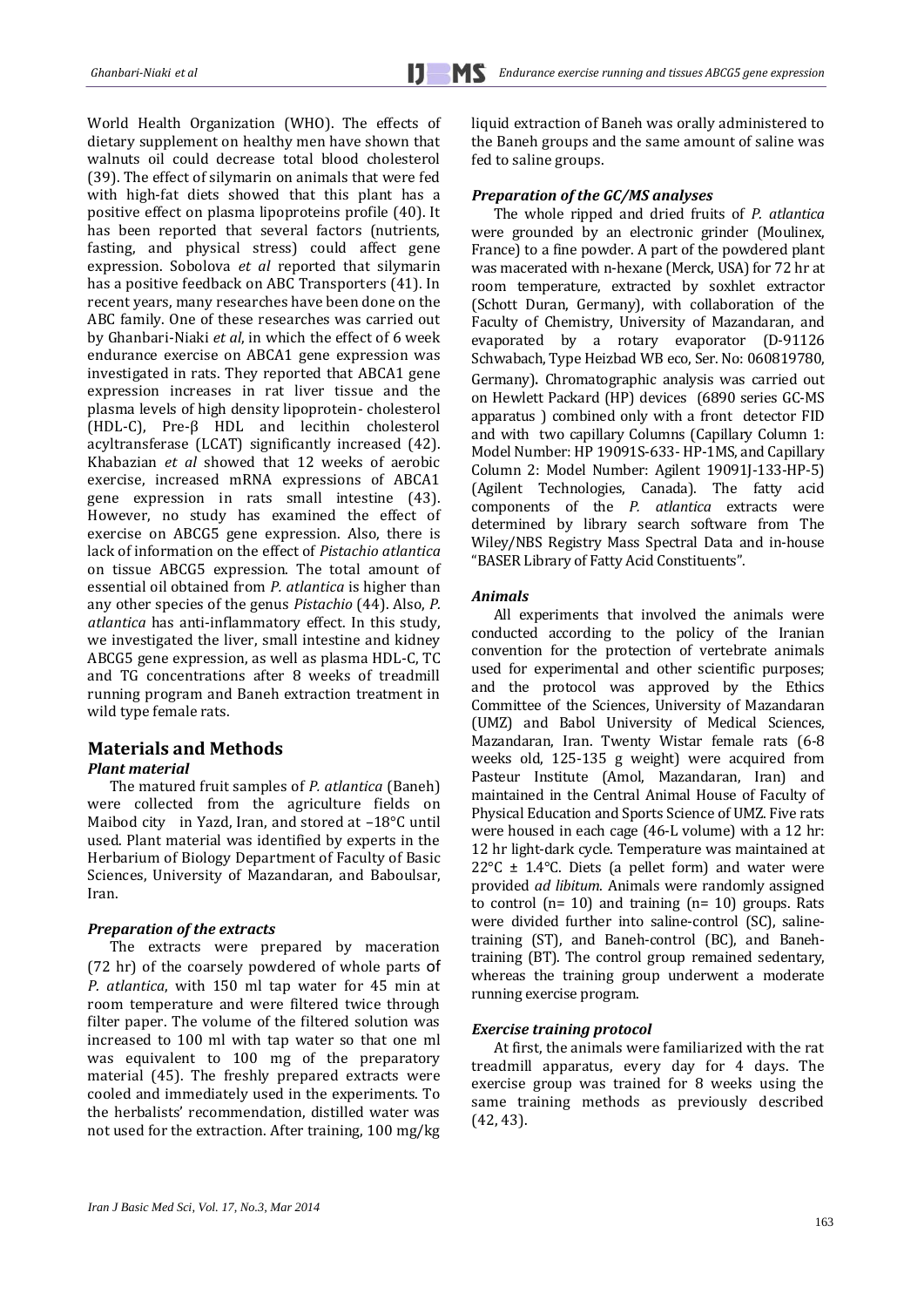| Gene           | Forward and reverse primer sequences                             | Annealing<br>temperature<br>r°Cì | Amplicon size<br>(bp) | Gene accession no. |
|----------------|------------------------------------------------------------------|----------------------------------|-----------------------|--------------------|
| ABCG5          | F:5'-AGGCTCAGTTACAGGCTCAGAG-3'<br>R:5'-GTCCCACTTCTGCTGGCATGAT-3' | $60^{\circ}$ C                   | 118                   | AF312714           |
| $\beta$ -actin | F:5'-TATCGGCAATGAGCGGTTCC-3'<br>R:5'-AGCACTGTGTTGGCATAGAGG-3'    | $60^{\circ}$ C                   | 145                   | NM 031144          |

**Table 1.** Oligonucleotide primer sequences and real-time PCR amplification parameters

The rats run at 25 m/min for 60 min, 5 day/week. The animals were sacrificed 72 hr after the last exercise session. Food but not water was removed from the rat cages 4 hr before the sacrifices. The estrous cycle was determined in intact female rats by taking vaginal smears each morning by vaginal lavage. Smears were analyzed under a microscope to determine the type of cells present and the stage of the estrous cycle (46). Only female rats showing at least two consecutive 4- or 5-day estrous cycles were used. The establishment of the estrous cycle in each female rat was used to select the day of the experiment, and the estrous cycle stage was confirmed by vaginal smear (47).

#### *Tissue biopsies*

Seventy-two hr after the last training session, rats were anesthetized with intra peritoneal administration of a mixture of ketamine (30–50 mg/ kg body weight) and xylazine (3–5 mg/kg body weight). The Liver, the small intestine and the kidney were excised, cleaned, divided into two pieces, washed in ice-cold saline, and immediately frozen in liquid nitrogen and stored at −80°C until RNA extraction.

#### *RNA, cDNA synthesis and real-time PCR*

Total RNA was extracted from 80 to 100 mg of tissue, using RNA purification kits (AccuZol, Bioneer, Republic of Korea). Complementary DNA (cDNA) was extended from 1 μl oligo-(dt)<sub>18</sub> primers (0.25 μg per reaction)using cDNA synthesis kit (AccuPower RT PreMix, Bioneer, Republic of Korea) according to the manufacturer instructions. Real-time quantitative PCR was performed by using QuantiFast SYBR Green PCR Kit (Catalogue Number 204052, Qiagen, GmbH, Germany). Fifteen microliter (15 μl) reaction containing 0.5 μl single-strand cDNA, 7.5 μl Master Mix, 1 μl of the each forward and reverse primers (5 pmol/ $\mu$ l) and 5  $\mu$ l dH<sub>2</sub>O. The primers forABCG5 and β-actin (as normalizer) were taken from Hongwei et al, 2003 and Gao &Yuan, 2010, respectively) (Table 1) (34, 35). Real-time PCR reactions were performed using the Rotor Gene 3000 real time PCR system from Corbett using following program: step1: 95°C for 5 min and step 2: 40 cycle of 95°C for 10 sec and 60°C for 30 sec. The last heating step in phase 2 was carried out for generation of a melting curve of the product. The amplicons were melted at the rate of  $0.1\degree$ C/sec to generate the high resolution melting profile. Product specificity was confirmed in the initial experiments by  $3\%$  agarose gel initial experiments by 3% agarose gel electrophoresis and melting curve analysis.

#### *Lipids and lipoproteins measurements*

Plasma concentration of high density lipoprotein cholesterol (HDL) was determined by direct Immuno method (HDL-C Immuno FS, Pars Azmoun, Tehran, Iran), the Intra-assay coefficient of variation and sensitivity of the method were 1.2% and 0.03 mmol/l. Plasma concentration of total triglyceride (TG) was determined by enzymatic (GPO, glycerol-3 phosphate oxidase) colorimetric method (Pars Azmoun, Tehran, Iran), the Intra-assay coefficient of variation and sensitivity of the method were 2.2% and 1 mg/dl, respectively. Plasma concentration of total cholesterol (TC) was determined by enzymatic (CHOD-PAP, cholesterol oxidase-amino antipyrine) colorimetric method (Pars Azmoun, Tehran, Iran), the Intra-assay coefficient of variation and sensitivity of the method were 1.9% and 0.08 mmol/l, respectively.

#### *Statistical analysis*

The relative levels of mRNA were analyzed by the <sup>2</sup>–ΔΔCt method (48). The Kolmogorov-Smirnov test was used to determine the normality of distribution, and variables were found to be normally distributed. All results are expressed as means ± SEM. Statistical analysis were performed using ANOVA. Least significant difference *post hoc* test was used in the event of a significant difference at *P*= 0.05. All statistical analysis was performed with SPSS (Version 13; Chicago, IL).

# **Results**

GC-MS analysis shows that *P. atlantica* is composed of α-pinene (0.71%), limonen (0.54%), hexadecenoic acid (7.52%), palmitinic acid (28.86%), trans-oleic acid (49.28%), n-octadecanoic acid (3.87%), oleic acid (0.2%), 9-octadecenoic acid (Z) (0.18%), 3-pentadecyl-phenol (2.69%), phenol, 3-pentadecyl (0.84%), 3-pentadecyl- phenol (1.58%), 4, 5:9, 10-dibenzo-1, 3, 6, 8-tetraazat ricyclo [4. 4. 1. 1 (3, 8)] dodecane 3-butyl-thiophene-1, 1 dioxide 3-(2, 2-dideuterobutyl)-thiophene-1, 1 dioxide (0.86%), 4, 5: 9, 10-dibenzo-1, 3, 6, 8-tetraazat ricyclo [4. 4. 1. 1 (3, 8)] dodecane cinnamyl cinnamate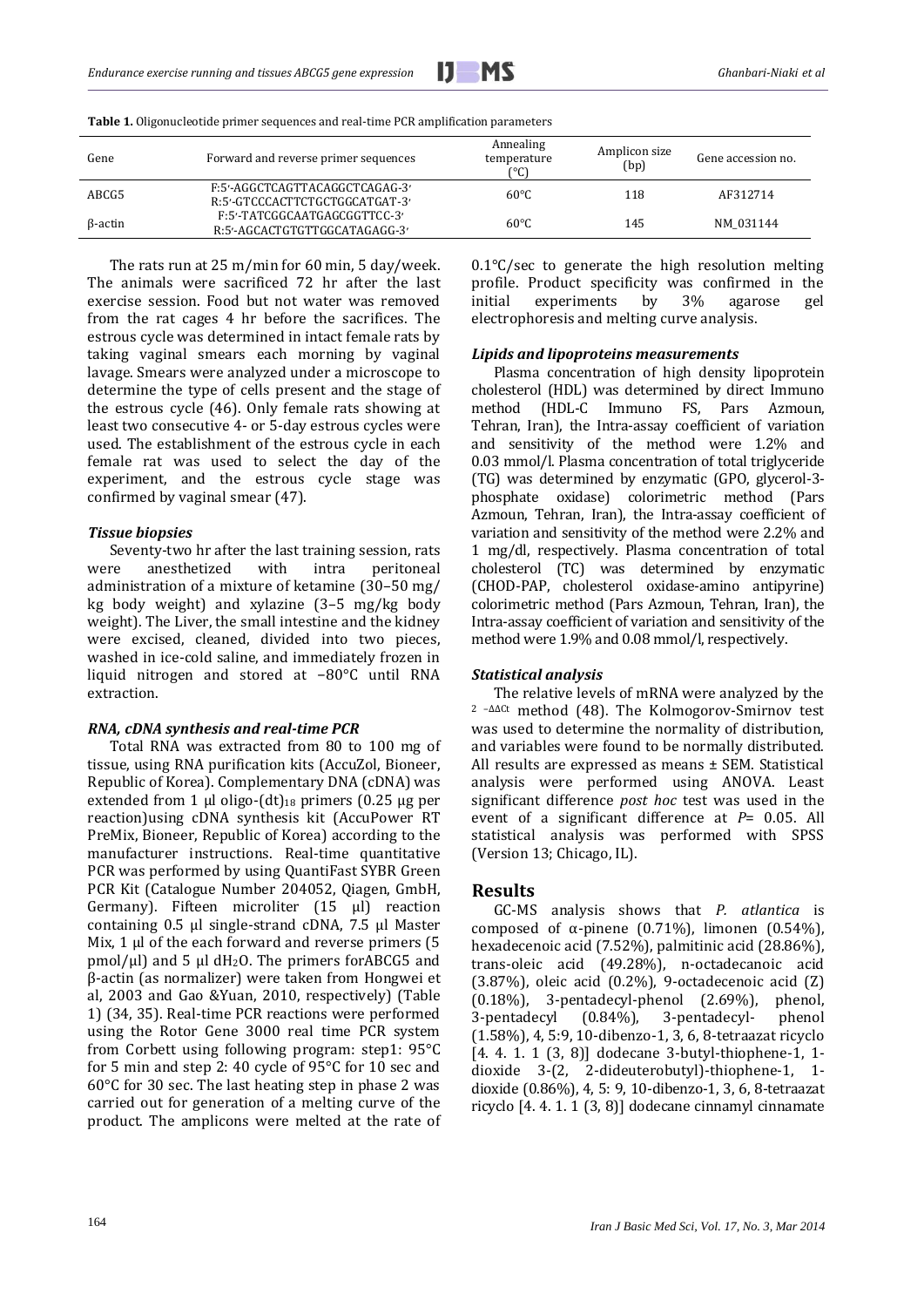| $RT$ [min] | Library/ID                                              | Area % | Ref                | Qual     |
|------------|---------------------------------------------------------|--------|--------------------|----------|
| 39.200     | Elaidic acid (trans-9-Octadecenoic acid) (E-Oleic acid) | 49.28  | 228773             | 99       |
| 36.056     | Palmitinic acid                                         | 28.86  | 195439             | 99       |
| 35.196     | Hexadecenoic acid<br>(Oleic acid ester)                 | 7.52   | 192904<br>(245468) | 97<br>87 |
| 39.452     | Stearic acid                                            | 3.87   | 231330             | 99       |
| 43.967     | Tyramine                                                | 2.69   | 32747              | 38       |
| 44.258     | 3-Pentadecyl-Phenol (Anacardol)                         | 2.42   | 254859             | 83       |
| 8.079      | Alpha-pinene                                            | 0.71   | 32180              | 96       |

**Table 2.** The main components of the whole fruits of *Pistachio atlantica* (Baneh) evaluated by GC-MS analysis

(0.28%), (acetoxymethyl) methyl [(trimethylsilyl) methyl] silane cinnamyl cinnamate (0.34%), 2, 4 diphenyl glutaronitrile 2-methyl-4, 5-diphenyl-4, 5 dihydroo xazole cinnamyl cinnamate (0.36%), phenol, 3-pentadecyl- acetic acid, 4-methylphenyl ester acetic acid, 4-methylphenyl ester (0.62%), phenol, 3-pentyl (0.36%), ribitol, and pentaacetate N-propenyl-2 methoxy-6-methylbenzamide 6, 7-dimethoxyisatin (0.15%) (Table 2).

ABCG5 relative gene expression in the liver, small intestine and kidney were determined in female rats. Data analysis revealed a significant difference in liver ABCG5 mRNA relative abundance between groups (F=14.50, *P*<0.001) (Figure 1). Using a suitable *post hoc* test, it was shown that the liver relative expression of ABCG5 was higher in ST group (2.2813±0.2285) when compared with other groups at

the end of the experiment (Figure 1). Also, a significant difference was found in the small intestine relative mRNA expression of ABCG5 at the end of treadmill running program (F=8.158, *P*<0.003). In this regard, the ABCG5 mRNA relative abundance was lower in Baneh treated animals (1.0219±0.21305) when compared with saline-treated groups (1.4928±0.14083) (Figure 2). Considering the kidneys, the same results as the liver and intestine have been observed (F=17.61, *P*<0.001) (Figure 3). The levels of plasma HDL-c were significantly (*P*<0.05) lower in Baneh-treated animals when compare with their counterparts (Figure 4). There were no significant changes in plasma TG and TC concentrations, (Figure 5 and 6). Collectively, it should be noted that training groups, particularly salinetrained tissues had higher levels of ABCG5 gene expression than other groups.



**Figure 1.** Real-time PCR of liver ABCG5 mRNA relative expression in saline- control (SC), saline-training (ST), Baneh-control (BC), and Baneh-training (BT) wild-type female rats. Wild-type female rats Data expressed as mean ± SEM. Each column is assigned to one group and 5 rats per group.\*, SC vs ST, (*P*< 0.001) \*\*, ST vs BT, (*P* < 0.001) +, BT vs BC, (*P*< 0.069)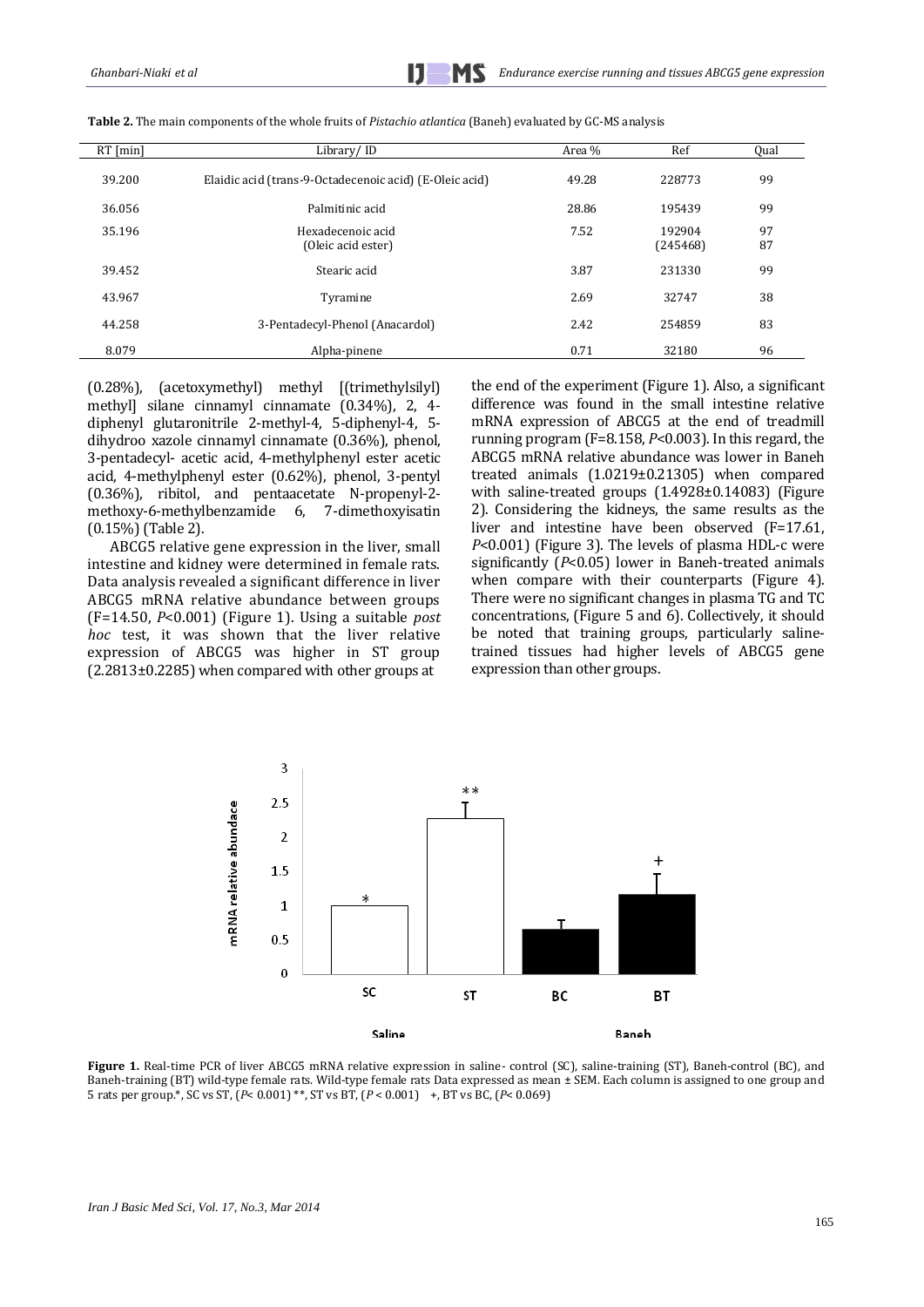

**Figure 2.** Real-time PCR of small intestine ABCG5 mRNA relative expression in saline- control (SC), saline-training (ST), Baneh-control (BC), and Baneh-training (BT) wild-type female rats. Wild-type female rats. Data expressed as mean ± SEM. Each column is assigned to one h group and 5 rat per group.\*, SC vs ST, (*P* < 0.031) and SC vs BC, (*P* < 0.016) \*\*, ST vs BT, (*P* < 0.047) +, BT vs BC , (*P* < 0.017)



**Figure 3.** Real-time PCR kidney ABCG5 mRNA relative expression in saline- control (SC), saline-training (ST), Baneh-control (BC), and Baneh-training (BT) wild-type female rats. Wild-type female rats data expressed as mean ± SEM. Each column is assigned to one group and 5 rats per each group) \*\*,ST vs BT, (*P* < 0.003) +, BT vs BC , (*P* < 0.015)



**Figure 4.** Plasma HDL-C concentration (mg/dl) in saline- control (SC), saline-training (ST), Baneh-control (BC), and Baneh-training (BT) wild-type female rats. Wild-type female rats Data expressed as mean  $\hat{A}$ ± SEM. Each column is for each group and 5 rat per group.\*, SC vs ST,  $(P < 0.04)$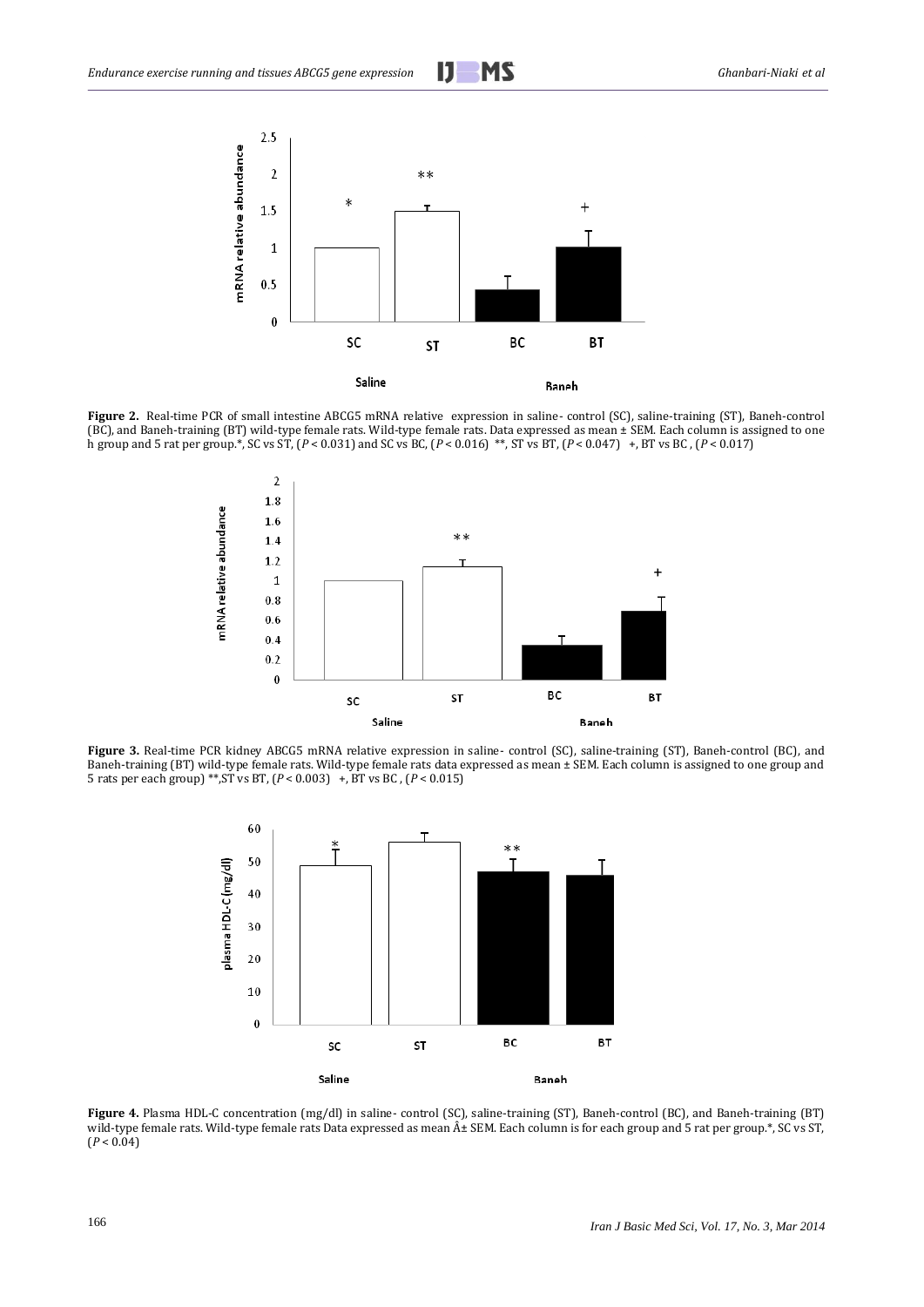

**Figure 5.** Plasma cholesterol concentration (mg/dl) in saline- control (SC), saline-training (ST), Baneh-control (BC), and Baneh-training (BT) wild-type female rats. Wild-type female rats data expressed as mean  $A \pm SEM$ . Each column is for each group and 5 rat per group

# **Discussion**

The purpose of the study was to examine the effect of treadmill running program with and without administration of a liquid *P. atlantica* (Baneh) extraction on plasma lipid and tissues ABCG5 gene expression in female rats. The main finding of the current research was a lower tissues ABCG5 gene expression and plasma HDL-c concentration in Baneh-treated animals. The other important finding of this study was a higher ABCG5 gene expression in saline-trained tissues when compared to other treated groups. To our knowledge, this is the first report to demonstrate that Baneh extraction under our research condition reduced ABCG5 gene expression in different tissue. Also, here it was revealed that exercise enhanced ABCG gene expression in saline and Baneh -trained groups.

ABCG5 as a member of ABC subfamily has been shown to promote biliary cholesterol secretion and reduce fractional absorption of dietary cholesterol. The expression of ABCG5 gene has been reported in the liver and small intestine (15), colon and choroid plexus (11-15). Our results are in agreement with previously reported data concerning ABCG5 detection and expression in the liver and small intestine. The effect of diet intervention on the expression of ABC family, particularly ABCG family members has been also studied by several investigators (49-53). Ghanbari-Niaki *et al* found that administration of a high dose of aqueous extraction of *P. atlantica* extraction reduced and increased the small intestine and the kidney ABCG8 expression, respectively (54). Considering the effect of physical exercise on ABC family gene expression,



**Figure 6.** Plasma triglyceride concentration (mg/dl) in saline- control (SC), saline-training (ST), Baneh-control (BC), and Baneh-training (BT) wild-type female rats. Wild-type female rats data expressed as mean  $\hat{A}$ ±SEM. Each column is for each group and 5 rat per group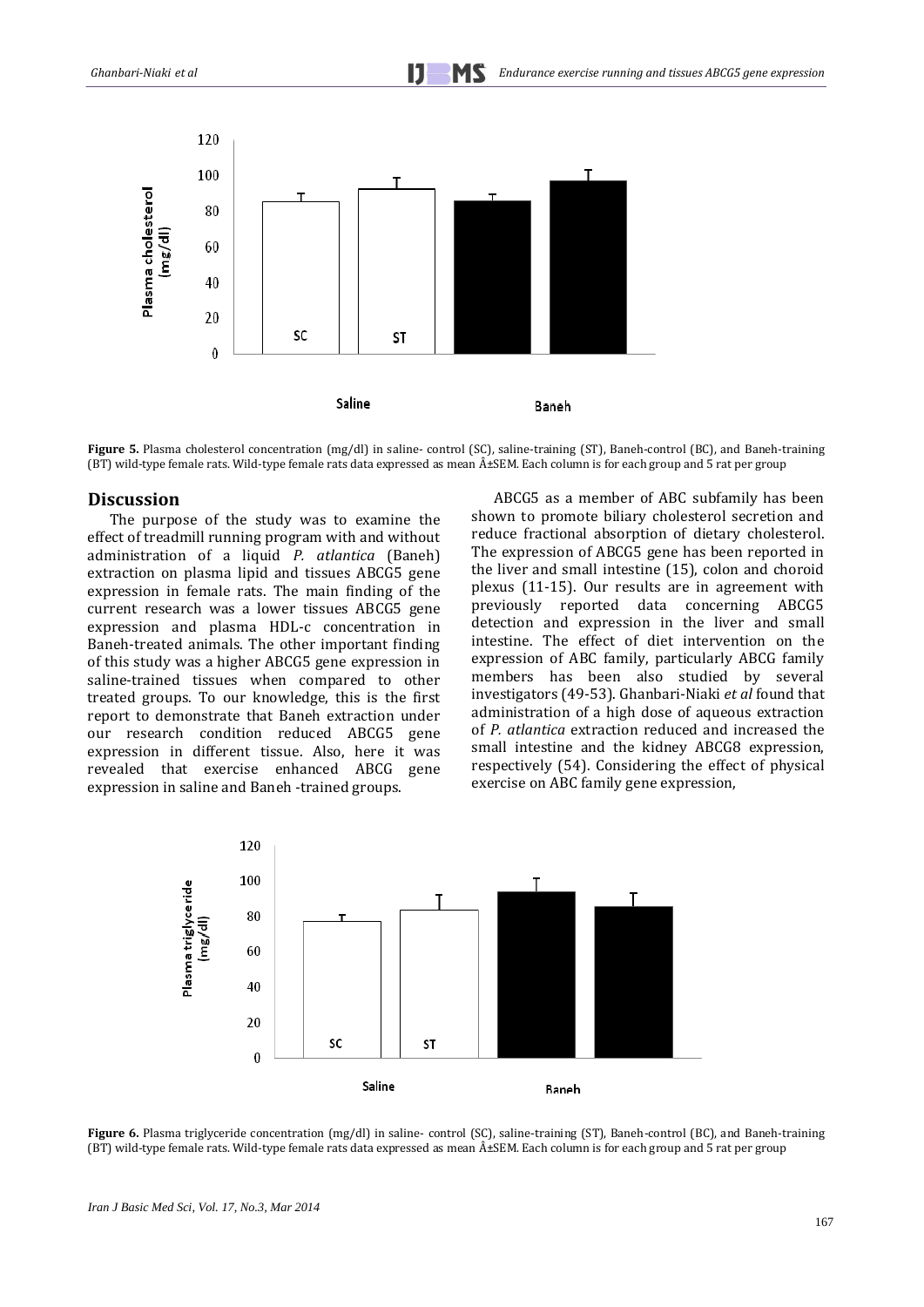there are few studies in relation to the impact of different types of physical exercise on ABC family gene expression. In this regard, studies have been more focused on ABCA1 rather than ABCG family members (42, 43, 52, 54-57). In human subjects, a low intensity exercise training (walking) for 8 weeks has been shown to increase the levels of ABCA1 and ABCG1 expression in peripheral blood lymphocytes (56). A reduction in ABCG8 expression has also been found in trained kidney with Baneh treatment. Recently, Côté *et al* studied the effect of atherogenic diet (high fat/high cholesterol) and a progressive exercise training (15-26 m/min on 0%-10% slope, 15-60min/day, 5times/week for 6 weeks) on the liver and small intestine ABCG5 and ABCG8 gene expression. In this study, training increased ABCG5 and ABCG8 gene expression in trained liver and small intestine treated with standard not atherogenic diet (52).

Thus, the present results are in agreement with above mentioned studies. The mechanism(s) via which Baneh supplementation and endurance training can influence the ABCG5 mRNA expression in female rat tissues are poorly understood. However, several possible mechanisms could be considered in relation to the endurance training and Baneh supplementation. A lower ABCG5 gene expression in Baneh-treated rats could be attributed to the ratio of cis-oleic/trans-oleic contents. Our GC-MS data analysis of the *P. atlantica* (Baneh) showed a lower Cis-form (18:1, cis-9) (7.52%) and higher trans form (eladic acid) (49.28%). We also found a considerable amount of palmitic acid (28.86%) and stearic acid (3.87%). Eladic acid, a trans isomer of oleic acid has been reported to increase CTEP activity, increase low-density lipoprotein (LDL) and decrease HDL concentration in man (58). Although we did not study some of nuclear receptors which are involved in cholesterol efflux such as peroxisome proliferator-activated receptor (PPAR), liver X receptor (LXR), and farnesoid X receptor (FXR), but it might be also possible that Baneh administration reduced ABCG5 expression via these nuclear receptors (52, 59, 60). Physical exercise has been shown to have impact on nuclear receptors. Butcher *et al* reported that LXRα, PPAR α and PPARγ were significantly increased following an 8 weeks of low intensity exercise program (56). Côté *et al* reported that feeding atherogenic diet reduced liver FXR (by about 70%) but did not change liver LXR gene expression and FXR expression in the small intestine (52). Zhang *et al* demonstrated that swimming training (5 day/week for 3 months) significantly increased PARα no PPARγ gene expression in OLETF rat liver (61). As demonstrated by Horowitz *et al* endurance training (70-85% HRmax, 35- 45min/session, 4 days/week for 12-14 weeks) resulted in twofold increase in mean skeletal muscle

PPARα protein compared with untrained skeletal muscle (62). It has been reported that adiponectin can accelerate RCT and its deficiency suppresses ABCA1 expression and Apo A-1 synthesis in the liver. Higher adiponectin concentrations were found in rat plasma and adipose tissue following the long-term treadmill running at different intensities (10 weeks, 20, 26 and 34 m/min) (63-66). Thus, it might be possible that endurance training and Baneh supplementation under our experimental condition were able to alter tissues ABCG5 expression via above mentioned mechanisms.

# **Conclusion**

In summary, this is the first study that demonstrates the effects of treadmill running program with or without administration of liquid *P. atlantica* (Baneh) extraction on ABCG5 gene expression in female rat tissues. The present data indicate that administration of Baneh extraction under our experimental conditions decreases ABCG5 gene expression in female rat tissues. Data also showed that exercise training program was able to enhance ABCG5 gene expression and relief a Baneh extraction-induced a reduction in ABCG5 gene expression to somewhat. This was accompanied with lower plasma HDL-c concentration. It seems that under our experimental conditions the suppression of ABCG5 might be attributed to the given dose (act as a high dose) and the amount of essential oil composition (such as a high trans-oleic acid compare to lower cis-oleic acid). The relive of Baneh-induced suppression of ABCG5 expression by endurance training might be also due to an enhancement of the fatty acids oxidation (as fuel for energy provision) and cholesterol metabolism during eight weeks of exercise program.

# **Acknowledgment**

We wish to thank Dr R Nekouie (Department of Exercise Physiology, University of Kerman, Kerman, Iran), students of Molecular Genetics lab (Department of Animal Science, Sari Agricultural Sciences and Natural Resources University, Sari, Iran), Dr R Fathi (Department of Exercise Physiology, University of Mazandaran, Mazandaran, Iran) for their helpful comments and guides.

#### **References**

1. Davidson Davidson AL, Chen J. ATP-binding cassette transporters in bacteria. [Annu Rev Biochem](http://www.ncbi.nlm.nih.gov/pubmed?term=1.%09Davidson%20A%20L%2C%20Chen%20J.%20ATP-binding%20cassette%20transporters%20in%20bacteria.%20Annual%20Review%20of%20Biochemistry%202004%3B%2073%3A241%E2%80%93268.) 2004; 73:241–268.

2. Choi H, Jin J Y, Choi S, Hwang JU, Kim YY[, Suh MC,](http://www.ncbi.nlm.nih.gov/pubmed?term=%22Suh%20MC%22%5BAuthor%5D) *et al.* An ABCG/WBC-type ABC transporter is essential for transport of sporopollenin precursors for exine formation in developing pollen. Plant J 2011; 65:181-193.

3. Mcfarlane HE, Shin JJ, Birdb DA, Samuelsa AL. Arabidopsis ABCG transporters, which are required for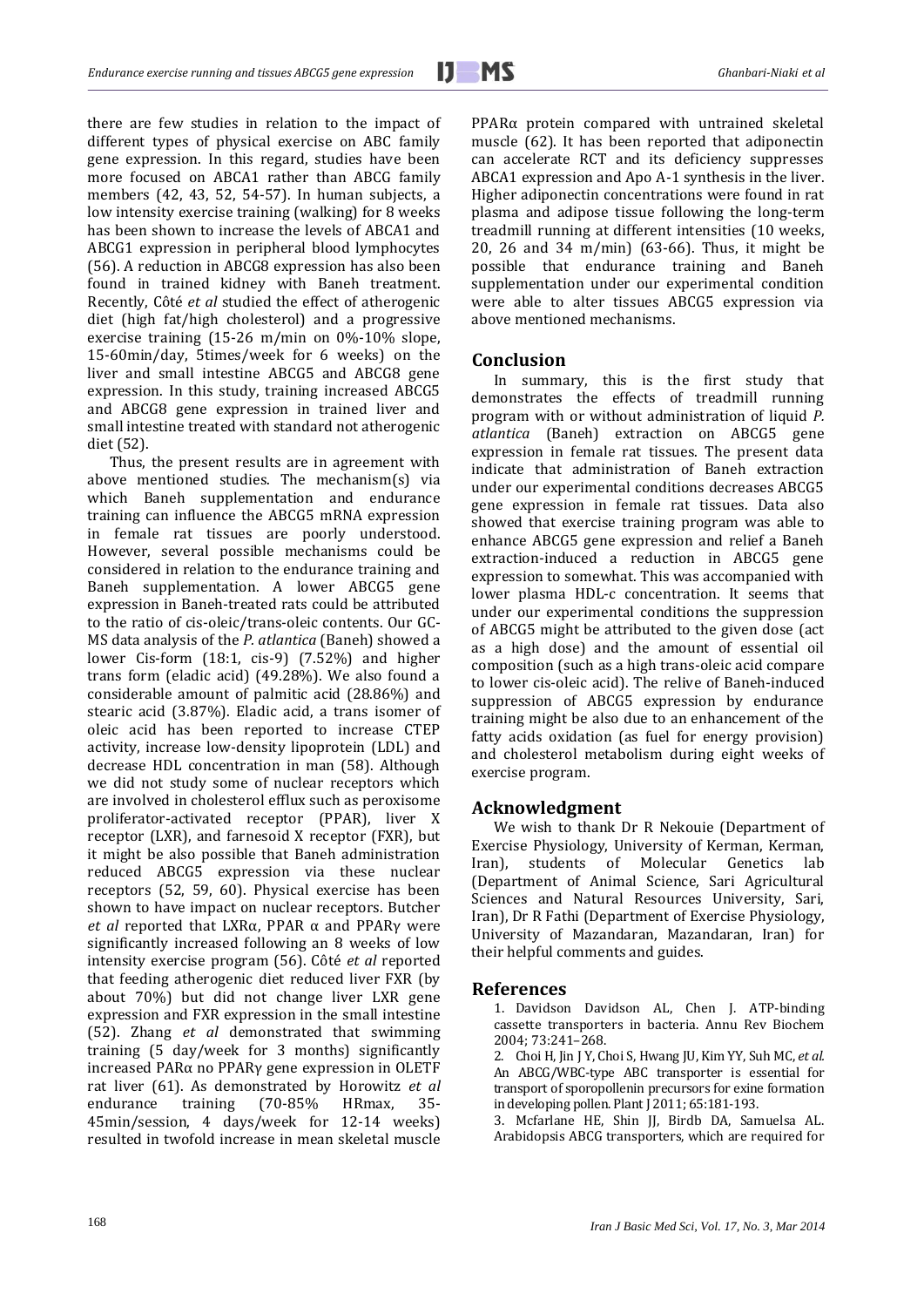export of diverse cuticular lipids, dimerize in different combinations. Plant Cell 2010; 22:3066-3075.

4. Ozvegy C, Litman T, Szakácsc G, Nagyd Z, Batese S, [Sarkadi B,](http://www.ncbi.nlm.nih.gov/pubmed?term=%22Sarkadi%20B%22%5BAuthor%5D) *et al.* Functional characterization of the human multidrug transporter, ABCG2, expressed in insect cells. Biochem Biophys Res Commun 2001; 285:111-117.

5. Xu J, Liu Y, Yang Y, Bates S, Ting Zhang J. Characterization of oligomeric human half-ABC transporter ATP-binding cassette G2. J Biol Chem 2004; 279:19781-19789.

6. Kusuhara H, Sugiyama Y. ATP-binding cassette, subfamily G (ABCG family). Pflügers Arch 2007; 453:735–744.

7. Dikkers A, Tietge UJ. Biliary cholesterol secretion: More than a simple ABC. World J Gastroenterol 2010; 16:5936-5945.

8. Graf GA, Li WP, Gerard RD, [Gelissen I,](http://www.ncbi.nlm.nih.gov/pubmed?term=%22Gelissen%20I%22%5BAuthor%5D) [White A,](http://www.ncbi.nlm.nih.gov/pubmed?term=%22White%20A%22%5BAuthor%5D)  [Cohen JC,](http://www.ncbi.nlm.nih.gov/pubmed?term=%22Cohen%20JC%22%5BAuthor%5D) *et al.* Coexpression of ATP-binding cassette proteins ABCG5 and ABCG8 permits their transport to the apical surface . J Clin Invest 2002; 110:659–669.

9. Graf GA, Yu L, Li WP, Gerard R, Tuma PL, [Cohen JC,](http://www.ncbi.nlm.nih.gov/pubmed?term=%22Cohen%20JC%22%5BAuthor%5D)  *et al*. ABCG5 and ABCG8 are obligate heterodimers for protein trafficking and biliary cholesterol excretion. J Biol Chem 2003; 278:48275- 48282.

10. Graf GA, Cohen JC, Hobbs HH. Missense mutations in ABCG5 and ABCG8 disrupt heterodimerization and trafficking. J Biol Chem 2004; 279:24881–24888.

11. Berge KE, Tian H, Graf GA, Yu L, Grishin NV, [Schultz](http://www.ncbi.nlm.nih.gov/pubmed?term=%22Schultz%20J%22%5BAuthor%5D)  [J,](http://www.ncbi.nlm.nih.gov/pubmed?term=%22Schultz%20J%22%5BAuthor%5D) *et al.* Accumulation of dietary cholesterol in sitosterolemia caused by mutations in adjacent ABC transporters. Science 2000; 5497:1771–1775.

12. Hubacek JA, Berge KE, Cohen JC, Hobbs HH. Mutations in ATP-cassette binding proteins G5 (ABCG5) and G8 (ABCG8) causing sitosterolemia. Hum Mutat 2001; 4:359–360.

13. Lee MH, Lu K, Hazard S, Yu H, Shulenin S, [Hidaka H,](http://www.ncbi.nlm.nih.gov/pubmed?term=%22Hidaka%20H%22%5BAuthor%5D)  *et al*. Identification of a gene, ABCG5, important in the regulation of dietary cholesterol absorption. Nat Genet 2001; 1:79–83

14. Lu K, Lee MH, Hazard S, Brooks-Wilson A, Hidaka H, [Kojima H,](http://www.ncbi.nlm.nih.gov/pubmed?term=%22Kojima%20H%22%5BAuthor%5D) *et al.* Two genes that map to the STSL locus cause sitosterolemia: Genomic structure and spectrum of mutations involving sterolin-1 and sterolin-2,Encoded by ABCG5 and ABCG8, respectively. Am J Hum Genet 2001; 2:278–290.

15. Shulenin S, Schriml LM, Remaley AT, Fojo S, Brewer B, Allikmets R, Dean M. An ATP-binding cassette gene (ABCG5) from the ABCG (White) gene subfamily maps to human chromosome 2p21 in the region of the Sitosterolemia locus. Cytogenet Cell Genet 2001; 92:204–208.

16. Yu L, Hammer Re, Li-Hawkins J, Von Bergmann K, Lutjohann D, [Cohen JC](http://www.ncbi.nlm.nih.gov/pubmed?term=%22Cohen%20JC%22%5BAuthor%5D)*, et al.* Disruption of Abcg5 and Abcg8 in mice reveals their crucial role in biliary cholesterol secretion. Proc Natl Acad Sci U S A 2002a; 99:16237-16242.

17. Yu L, Li-Hawkins J, Hamme RE, Berge KE, Horton JD, [Cohen JC,](http://www.ncbi.nlm.nih.gov/pubmed?term=%22Cohen%20JC%22%5BAuthor%5D) *et al.* Overexpression of ABCG5 and ABCG8 promotes biliary cholesterol secretion and reduces fractional absorption of dietary cholesterol. J Clin Invest 2002b; 110:671-680.

18. Belamarich PF, Deckelbaum RJ, Starc TJ, Dobrin BE, Tint GS, Salen G. Response to diet and cholestyramine in a patient with sitosterolemia. Pediatrics 1990; 6:977–981.

19. Bhattacharyya AK, Connor WE. Beta-sitosterolemia and xanthomatosis, A newly described lipid storage disease in two sisters. J Clin Invest 1974; 53:1033– 1043.

20. Morganroth J, Levy RI, Mcmahon AE, Gotto AM. Pseudohomozygous type II hyperlipoproteinemia. J Pediatr 1974; 85: 639–643.

21. Salen G, Shefer S, Nguyen L Ness GC, Tint G. S, Shore V. Sitosterolemia. J Lipid Res 1992; *7*:945–955.

22. Beaty TH, Kwiterovich POJr, Khoury MJ, White S, Bachorik PS[, Smith HH,](http://www.ncbi.nlm.nih.gov/pubmed?term=%22Smith%20HH%22%5BAuthor%5D) *et al.* Genetic analysis of plasma sitosterol, apoprotein B, and lipoproteins in a large Amish pedigree with sitosterolemia. Am J Hum Genet 1986; 4:492–504.

23. Gregg Re, Connor WE, Lin DS, Brewer, HB. Abnormal metabolism of shellfish sterols in a patient with sitosterolemia and xanthomatosis. J Clin Invest 1986; 6:1864–1872.

24. Nguyen LB, Shefer S, Salen G, Ness GC, Tint G, [Zaki](http://www.ncbi.nlm.nih.gov/pubmed?term=%22Zaki%20FG%22%5BAuthor%5D)  [FG](http://www.ncbi.nlm.nih.gov/pubmed?term=%22Zaki%20FG%22%5BAuthor%5D)*, et al*. A molecular defect in hepatic cholesterol biosynthesis in sitosterolemia with xanthomatosis. I Clin Invest1990; 3:923–931.

25. Miettinen TA. Phytosterolaemia, xanthomatosis and premature atherosclerotic arterial disease: a case with high plant sterol absorption, impaired sterol elimination and low cholesterol synthesis. Eur J Clin Invest 1980; 10:27–35.

26. Mymin D, Wang J, Frohlich J, Hegele RA. Image in cardiovascular medicine. Aortic xanthomatosis with coronary ostial occlusion in a child homozygous for a nonsense mutation in ABCG8. Circulation 2003; 5;791.

27. Glueck CJ, Speirs J, Tracy T, Streicher P, Illig E, Vandegrift J. Relationships of serum plant sterols (phytosterols) and cholesterol in 595 hypercholesterolemic subjects, and familial aggregation of phytosterols, cholesterol, and premature coronary heart disease in hyperphytosterolemic probands and their first-degree relatives. Metabolism 1991; 8:842–848.

28. Sudhop T, Gottwald BM, Von Bergmann K. Serum plant sterols as a potential risk factor for coronary heart disease. Metabolism 2002; 12:1519–1521.

29. Wang H, Wu G, Park HJ, Jiang PP, Sit WH, van Griensven LJ, *et al.* Protective effect of *Phellinus linteus* polysaccharide extracts against thioacetamide-induced liver fibrosis in rats: a proteomics analysis. Chin Med 2012; 7:23.

30. Shi J, Tian J, Zhang X, Wei M, Yin L, Wang P, *et al*. A combination extract of ginseng, epimedium, polygala, and tuber curcumae increases synaptophysin expression in APPV717I transgenic mice. Chin Med 2012; 7:13.

31. Rajasekaran A, Periyasamy M. Hepatoprotective effect of ethanolic extract of *Trichosanthes lobata* on paracetamol-induced liver toxicity in rats. Chin Med 2012; 7:12.

32. Cheung F, Feng Y, Wang N, Yuen M F, Tong Y, Wong VT. Effectiveness of Chinese herbal medicine in treating liver fibrosis: a systematic review and meta-analysis of randomized controlled trials. Chin Med 2012; 7:5.

33. Su SY, Hsieh CL. Anti-inflammatory effects of Chinese medicinal herbs on cerebral ischemia. Chin Med 2011; 6:26.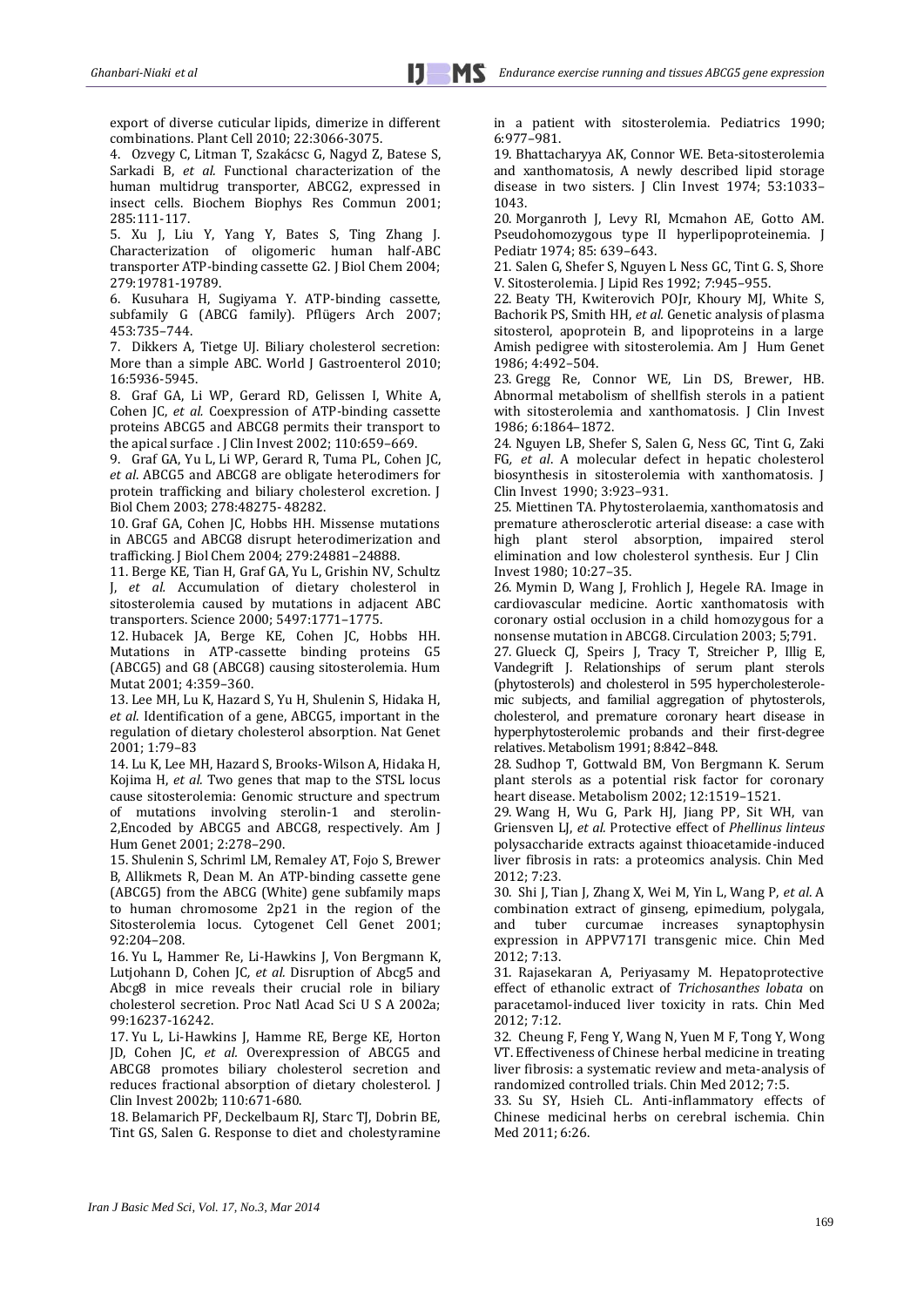34. Yeo J, Kang YM, Cho SI, Jung MH. Effects of a multiherbal extract on type 2 diabetes. Chin Med 2011; 6:10. 35. Liao JF, Chiou WF, Shen YC, Wang GJ, Chen CF. Antiinflammatory and antiinfectious effects of *Evodia rutaecarpa* (Wuzhuyu) and its major bioactive components. Chin Med 2011; 6:6.

36. Chacko SM, Thambi PT, Kuttan R, Nishigaki I. Beneficial effects of green tea: a literature review. Chin Med 2010; 5:13.

37. Kurian GA, Suryanarayanan S, Raman A, Padikkala J. Antioxidant effects of ethyl acetate extract of Desmodium gangeticum root on myocardial ischemia reperfusion injury in rat hearts. Chin Med 2010; 5:3.

38. Liu J, Xing J, Fei Y. Green tea (Camellia sinensis) and cancer prevention: a systematic review of randomized trials and epidemiological studies. Chin Med 2008; 3:12.

39. Sabate J, Fraser GE, Burke K, Knutsen SF, Bennett H, Lindsted KD. Effects of walnuts on serum lipid levels and blood pressure in normal men. N Engl J Med 1993; 328:603-607.

40. Vecera R, Zacharova A, Orolin J, Skottova N, Anzenbacher P. The effect of silymarin on expression of selected ABC transporters in the rat. Vet Med 2011; 56:59–62.

41. Sobolova L, Skottova N, Vecera R, Urbanek K. Effect of silymarin and its polyphenolic fraction on cholesterol absorption in rats. Pharmacol Res 2006; 53:104-112.

42. Ghanbari-Niaki A, Khabazian BM, Hossaini-Kakhak SA, Rahbarizadeh F, Hedayati M. Treadmill exercise enhances ABCA1 expression in rat liver. Biochem Biophys Res Commun 2007; 361:841-846.

43. Khabazian BM, Ghanbari-Niaki A, Safarzadeh-Golpordesari AR, Ebrahimi M, Rahbarizadeh F, Abednazari H. Endurance training enhances ABCA1 expression in rat small intestine. Eur J Appl Physiol 2009; 107:351-358.

44. Delazar A, Reid RG, Sarker SD. GC-MS Analysis of the Essential Oil from the oleoresin of *Pistacia atlantica* var. mutica. Chemistry Natural Compounds 2004;  $40.24 - 27$ 

45. Hamdan II, Afifi FU. Studies on the *in vitro* and *in vivo* hypoglycemic activities of some medicinal plants used in treatment of diabetes in Jordanian traditional medicine. J Ethnopharmacol 2004; 93:117-121.

46. Li Z, Duckles SP. Influence of gender on vascular reactivity in the rat. J Pharmacol Exp Ther 1994; 268:1426–1431.

47. Doolen S, Krause DN, Duckles SP. Estradiol modulates vascular response to melatonin in rat caudal artery. Am J Physiol 1999; 276:H1281–H1288.

48. Livak KJ, Schmittgen TD. Analysis of relative gene expression data using real-time quantitative PCR and the 2(-Delta Delta C(T)) method. Methods 2001; 4:402- 408.

49. [Baldan A,](http://www.ncbi.nlm.nih.gov/pubmed?term=Bald%C3%A1n%20A%5BAuthor%5D&cauthor=true&cauthor_uid=16680026) [Tarr P,](http://www.ncbi.nlm.nih.gov/pubmed?term=Tarr%20P%5BAuthor%5D&cauthor=true&cauthor_uid=16680026) [Lee R,](http://www.ncbi.nlm.nih.gov/pubmed?term=Lee%20R%5BAuthor%5D&cauthor=true&cauthor_uid=16680026) [Edwards PA.](http://www.ncbi.nlm.nih.gov/pubmed?term=Edwards%20PA%5BAuthor%5D&cauthor=true&cauthor_uid=16680026) ATP-binding cassette transporter G1 and lipid homeostasis. [Curr](http://www.google.com/url?sa=t&rct=j&q=curr+opin+lipidol+journal&source=web&cd=1&ved=0CE8QFjAA&url=http%3A%2F%2Fjournals.lww.com%2Fco-lipidology%2F&ei=6fjyT-yfCcrB8QOYyO3LCQ&usg=AFQjCNEUWB4c9uaDGnF5L1FWp6v1EKfn2A)  [Opin Lipidol](http://www.google.com/url?sa=t&rct=j&q=curr+opin+lipidol+journal&source=web&cd=1&ved=0CE8QFjAA&url=http%3A%2F%2Fjournals.lww.com%2Fco-lipidology%2F&ei=6fjyT-yfCcrB8QOYyO3LCQ&usg=AFQjCNEUWB4c9uaDGnF5L1FWp6v1EKfn2A) 2006; 17:227-232.

50. Out R, Hoekstra M, Hildebrand RB, Kruit JK, Meurs I, Li Z, *et al*. Macrophage ABCG1 deletion disrupts lipid homeostasis in alveolar macrophages and moderately influences atherosclerotic lesion development in LDL receptor-deficient mice. Arterioscler Thromb Vasc Biol 2006; 26:2295-2300.

51. Ranalletta M, Wang N, Han S, Yvan-Charvet L, Welch C, Tall AR. Decreased atherosclerosis in lowdensity lipoprotein receptor knockout mice transplanted with Abcg1-/- bone marrow. Arterioscler Thromb Vasc Biol 2006; 26:2308-315.

52. Cote I, Ngo Sock ET, Levy E, Lavoie JM. An atherogenic diet decreases liver FXR gene expression and causes severe hepatic steatosis and hepatic cholesterol accumulation: effect of endurance training. [Eur J Nutr.](http://www.ncbi.nlm.nih.gov/pubmed/?term=atherogenic+diet+decreases+liver+FXR+gene+expression+and+causes+severe+hepatic+steatosis+and+hepatic) 2013 Aug;52(5):1523-32

53. de Vogel-van den Bosch HM, de Wit NJ, Hooiveld GJ, Vermeulen H, Van der Veen, JN, *et al*. A cholesterol-free, high-fat diet suppresses gene expression of cholesteroltransporters in murine small intestine. [Am J](http://www.ncbi.nlm.nih.gov/pubmed?term=.%2C%20M%C3%BCller%2C%20M%20and%20van%20der%20Meer%2C%20R.%20%282008%29%20A%20cholesterol-free%2C%20high-fat%20diet%20suppresses%20gene%20expression%20of%20cholesteroltransporters%20in%20murine%20small%20intestine.%20AJP-Gastrointestinal%20and%20Liver%20Physiology.%20294%2C%201171-1180.) [Physiol Gastrointest Liver Physiol](http://www.ncbi.nlm.nih.gov/pubmed?term=.%2C%20M%C3%BCller%2C%20M%20and%20van%20der%20Meer%2C%20R.%20%282008%29%20A%20cholesterol-free%2C%20high-fat%20diet%20suppresses%20gene%20expression%20of%20cholesteroltransporters%20in%20murine%20small%20intestine.%20AJP-Gastrointestinal%20and%20Liver%20Physiology.%20294%2C%201171-1180.) 2008; 294:1171-1180.

54. Ghanbari-Niaki A, Rahmati- Ahmadabad S, Zare-Kookandeh N. ABCG8 gene responses to 8 weeks treadmill running with or without *Pistachia atlantica* (Baneh) extraction in female rats. Int J Endocrinol Metab 2012; 10:604-610.

55. [Ghanbari-Niaki A,](http://www.ncbi.nlm.nih.gov/pubmed?term=Ghanbari-Niaki%20A%5BAuthor%5D&cauthor=true&cauthor_uid=22529894) [Saghebjoo M,](http://www.ncbi.nlm.nih.gov/pubmed?term=Saghebjoo%20M%5BAuthor%5D&cauthor=true&cauthor_uid=22529894) [Hedayati M.](http://www.ncbi.nlm.nih.gov/pubmed?term=Hedayati%20M%5BAuthor%5D&cauthor=true&cauthor_uid=22529894) [A](http://www.ncbi.nlm.nih.gov/pubmed/20727372.1)  [single session of circuit-resistance exercise effects on](http://www.ncbi.nlm.nih.gov/pubmed/20727372.1)  [human peripheral blood lymphocyte ABCA1 expression](http://www.ncbi.nlm.nih.gov/pubmed/20727372.1)  [and plasma HDL-C level.](http://www.ncbi.nlm.nih.gov/pubmed/20727372.1) Regul Pept 2011; 166:42-47.

56. Butcher LR,Thomas A, Backx K, Roberts A, Webb R, Morris K. Low-intensity exercise exerts beneficial effects on plasma lipids via PPARgamma. Med Sci Sports Exerc 2008; 40:1263-1270.

57. [Hoang A,](http://www.ncbi.nlm.nih.gov/pubmed?term=Hoang%20A%5BAuthor%5D&cauthor=true&cauthor_uid=22529894) [Tefft C,](http://www.ncbi.nlm.nih.gov/pubmed?term=Tefft%20C%5BAuthor%5D&cauthor=true&cauthor_uid=22529894) [Duffy SJ,](http://www.ncbi.nlm.nih.gov/pubmed?term=Duffy%20SJ%5BAuthor%5D&cauthor=true&cauthor_uid=22529894) [Formosa M,](http://www.ncbi.nlm.nih.gov/pubmed?term=Formosa%20M%5BAuthor%5D&cauthor=true&cauthor_uid=22529894) [Henstridge](http://www.ncbi.nlm.nih.gov/pubmed?term=Henstridge%20DC%5BAuthor%5D&cauthor=true&cauthor_uid=22529894)  [DC,](http://www.ncbi.nlm.nih.gov/pubmed?term=Henstridge%20DC%5BAuthor%5D&cauthor=true&cauthor_uid=22529894) [Kingwell BA,](http://www.ncbi.nlm.nih.gov/pubmed?term=Kingwell%20BA%5BAuthor%5D&cauthor=true&cauthor_uid=22529894) *et al* [. ABCA1 expression in humans is](http://www.ncbi.nlm.nih.gov/pubmed/17481640.1)  [associated with physical activity and alcohol](http://www.ncbi.nlm.nih.gov/pubmed/17481640.1)  [consumption.](http://www.ncbi.nlm.nih.gov/pubmed/17481640.1) [Atherosclerosis](http://www.ncbi.nlm.nih.gov/pubmed) 2008;197:203.

58. Abbey M, Nestel PJ. Plasma cholesteryl ester transfer protein activity is increased when trans-elaidic acid is substituted for cis-oleic acid in the diet. Atherosclerosis 1994; 106:99-107.

59. Lehrke M, Lebherz C, Millington SC, Guan HP, Millar J, Rader DJ, *et al*. Diet-dependent cardiovascular lipid metabolism controlled by hepatic LXRalpha. Cell Metab 2005; 1:297-308.

60. Zou Y, Du H, Yin M, Zhang L, Mao L, Xiao N, *et al.* Effects of high dietary fat and cholesterol on expression of PPAR alpha, LXR alpha, and their responsive genes in the liver of apoE and LDLR double deficient mice. Mol Cell Biochem 2009; 323:195-205.

61. [Zhang S,](http://www.ncbi.nlm.nih.gov/pubmed?term=Zhang%20S%5BAuthor%5D&cauthor=true&cauthor_uid=22529894) [Liu Y,](http://www.ncbi.nlm.nih.gov/pubmed?term=Liu%20Y%5BAuthor%5D&cauthor=true&cauthor_uid=22529894) [Li Q,](http://www.ncbi.nlm.nih.gov/pubmed?term=Li%20Q%5BAuthor%5D&cauthor=true&cauthor_uid=22529894) [Dong X,](http://www.ncbi.nlm.nih.gov/pubmed?term=Dong%20X%5BAuthor%5D&cauthor=true&cauthor_uid=22529894) [Hu H,](http://www.ncbi.nlm.nih.gov/pubmed?term=Hu%20H%5BAuthor%5D&cauthor=true&cauthor_uid=22529894) [Hu R,](http://www.ncbi.nlm.nih.gov/pubmed?term=Hu%20R%5BAuthor%5D&cauthor=true&cauthor_uid=22529894) *et al.* [Exercise improved rat metabolism by raising PPAR-](http://www.ncbi.nlm.nih.gov/pubmed/21618160.1)α. Int J Sports Med 2011; 32:568-573.

62. Horowitz JF, Leone TC, Feng W, Kelly DP, Klein S. Effect of endurance training on lipid metabolism in women: a potential role for PPARalpha in the metabolic response to training. Am J Physiol Endocrinol Metab 2000; 279:E348-355.

63. Wang N, Chen W, Linsel-Nitschke P, [Martinez LO,](http://www.ncbi.nlm.nih.gov/pubmed?term=Martinez%20LO%5BAuthor%5D&cauthor=true&cauthor_uid=12511593)  [Agerholm-Larsen B,](http://www.ncbi.nlm.nih.gov/pubmed?term=Agerholm-Larsen%20B%5BAuthor%5D&cauthor=true&cauthor_uid=12511593) [Silver DL,](http://www.ncbi.nlm.nih.gov/pubmed?term=Silver%20DL%5BAuthor%5D&cauthor=true&cauthor_uid=12511593) *et al*. A PEST sequence in ABCA1 regulates degradation by calpain protease and stabilization of ABCA1 by apoA-I. J Clin Invest 2003; 111:99–107.

64. Oku H, Matsuura F, Koseki M, Sandoval JC, Yuasa-Kawase M, Tsubakio-Yamamoto K, *et al*. Adiponectin deficiency suppresses ABCA1 expression and ApoA-I synthesis in the liver. FEBS Lett 2007; 581:5029–5033. 65. Matsuura F, Oku H, Koseki M, Sandoval JC, Yuasa-Kawase M, [Tsubakio-Yamamoto K,](http://www.ncbi.nlm.nih.gov/pubmed?term=Tsubakio-Yamamoto%20K%5BAuthor%5D&cauthor=true&cauthor_uid=17521614) *et al*. Adiponectin accelerates reverse cholesterol transport by increasing